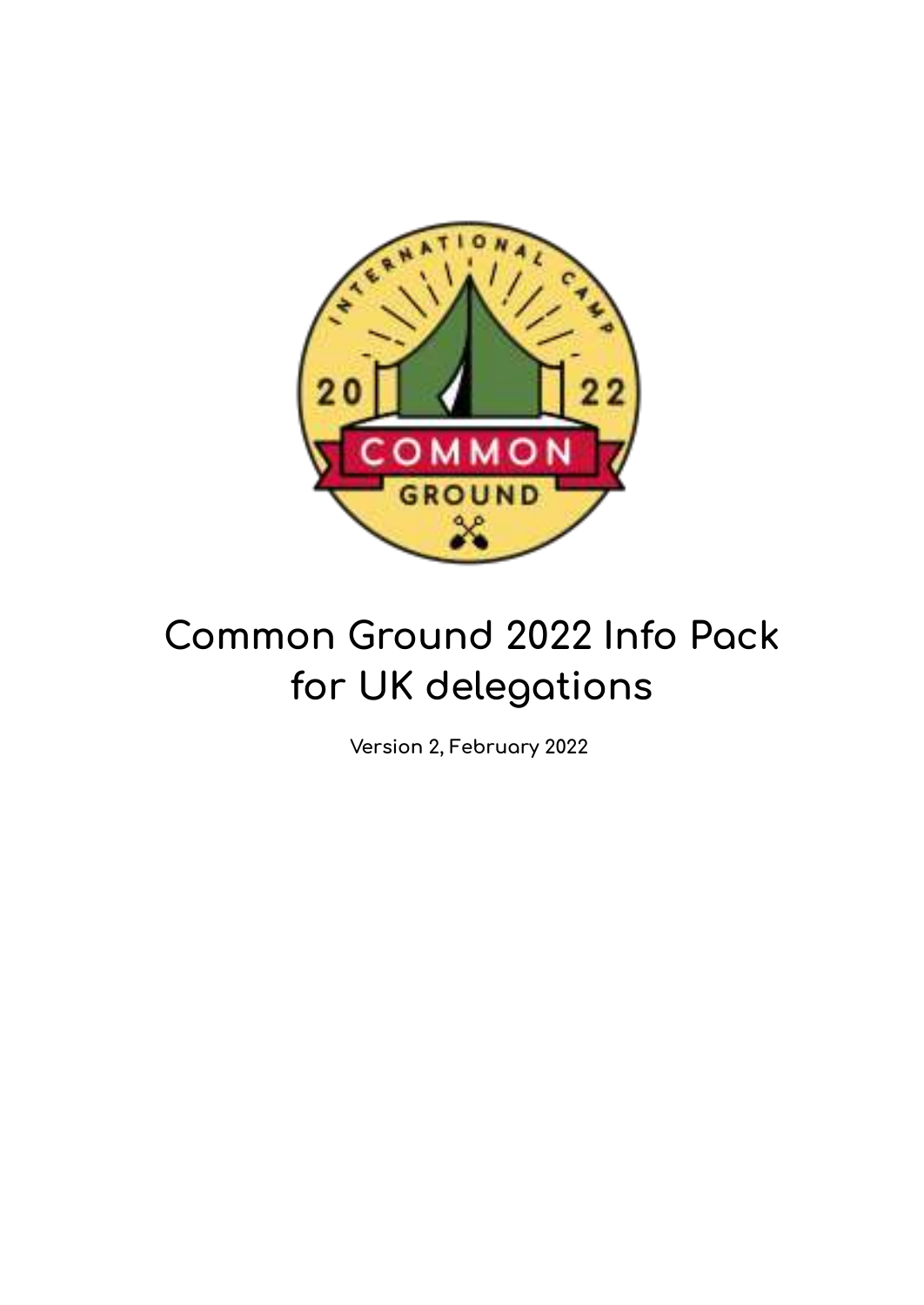### **Intro**

Common Ground is the next IFM-SEI international camp, organised by Woodcraft Folk in the UK - and you are invited! It will take place from Fri 29th July – Mon 8th August 2022 at Kelmarsh Hall and Gardens, in the Midlands of England. This is version 2 of the Info-Pack, we will add fuller details as they become available every few months. Enquiries are welcome to info@commonground.camp. You can also see our FAQ section here.

# **The camping experience**

Common Ground will be a unique camping experience because you will be living with, learning with and making friends with Woodcraft Folk and IFM-SEI members of all ages from across the world. The site address is "Kelmarsh Hall and Gardens" but our event site is on the adjacent fields, not on Hall grounds. Kelmarsh is in a pretty part of rural Northamptonshire, a largely flat site with lots of space, including woodland and hiking paths. See How to get there at the end of the pack, for detailed directions.

We are bringing all infrastructure to Kelmarsh, so that we can be comfortable and yet feel we are connecting with the great outdoors. Please note that there is no wifi provided on site. We know that good communication is key to a good camp so we will have a range of communication methods, also for campers who do not have a smartphone or who prefer a digital detox.

# **Common Ground and Covid**

As a Common Ground board, we expect that coronavirus will still be in circulation in August 2022 and we are planning both 1) measures to prevent infection and 2) protocols for handling breakouts. Our priority is the safety of our campers and volunteers. Moreover we must try not to add to the incredible pressure our comrades in healthcare are working under. We understand that individuals take different approaches to pandemic easing, and we respect that. We do however encourage everyone to become fully vaccinated where possible. Some participants may be facing extra barriers due to their vaccination status or the type of vaccine they have received. We pledge to work with IFM-SEI so find practical solutions to these barriers.

We will follow UK law and National Youth Agency Guidance – this might include:

- Regular Lateral Flow Testing
- Vaccine Passports
- Masks in crowded indoor spaces.
- Quarantine for those who are infectious

We will take measures to prevent the spread of covid and other diseases on camp – this will include:

- Plan most activities to take place outside
- Ensure marquees and tents are well ventilated
- Ensure marquees do not become over-crowded, including during evening programme
- Wash hands in soapy water before meal times and after toilet use.
- Offer hand sanitiser in specific places.

#### **Pre-camp**

In May, we will be running pre-camp online and face-to-face, to help the participants feel more prepared for Common Ground. Online sessions will run in mid-May, and the face-to-face pre-camp **27 - 29 May, at** Kelmarsh. See our bespoke [webpage](https://www.commonground.camp/about/pre-camp/) for booking details and itinerary, out by 1 April. Session at Kelmarsh will run from Friday evening to Sunday midday, to allow for return travel on Sunday afternoon.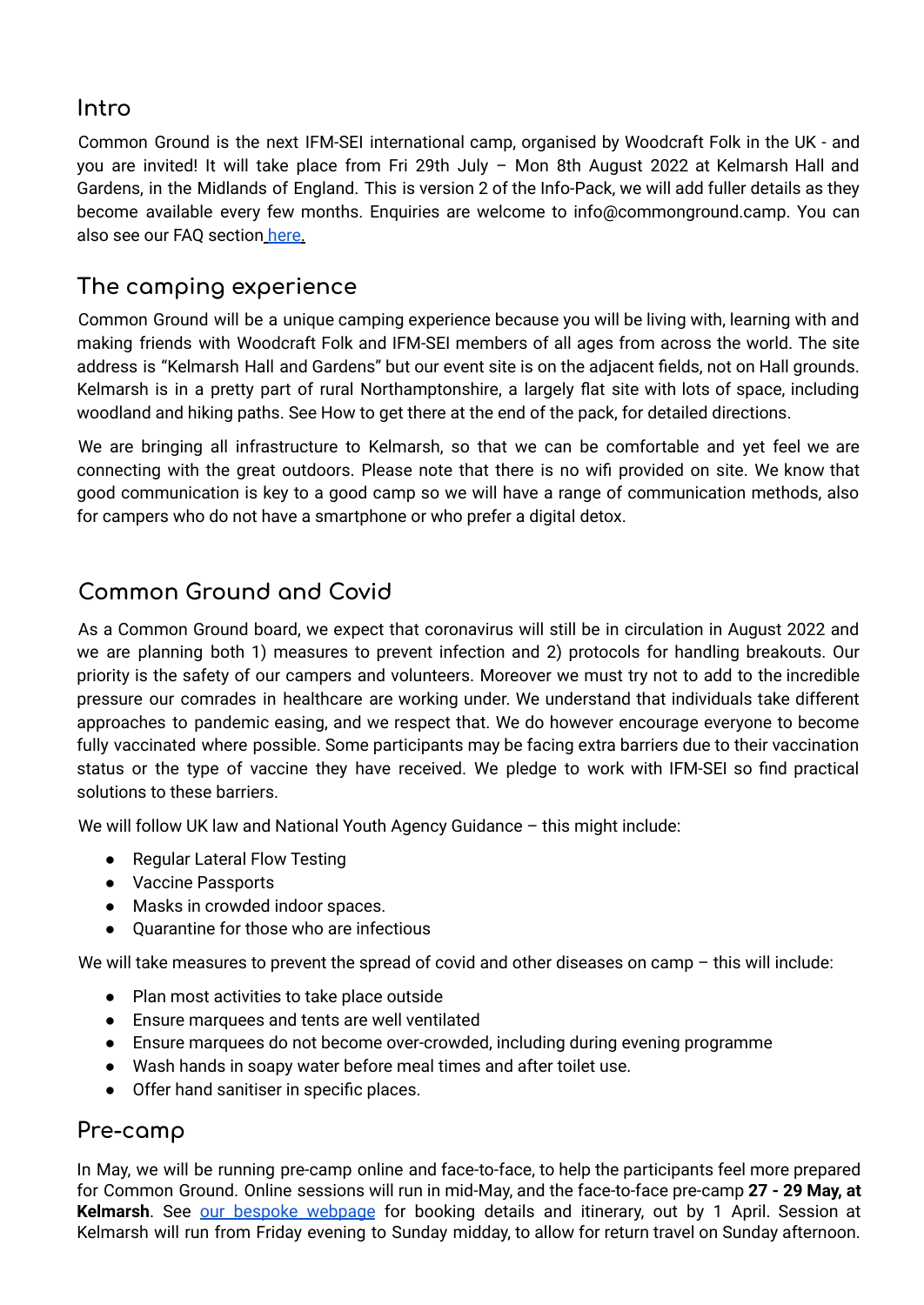This is a great chance for our UK and international participants to meet, share an understanding of how we camp together and have a closer look at what the camp layout and infrastructure will be.

# **Camp layout**

The plan is to have villages (80-100 people each), with a kitchen, a large tent to eat under and sleeping tents.There will be 5 to 6 villages to form a town (400 - 550 people). Each town will have a very large tent for communal activity, a town cafe, a town pantry to supply meal ingredients and of course toilets and showers. In the Central Area you will find activities, workshops and entertainment.



# **Ratio between adults and children**

When planning your village arrangements, please ensure you have enough adults. It will make the camp experience safer and more manageable. The required ratio between adult volunteers and children: 1 adult volunteer to every 3 children aged 0 - 5

1 adult volunteer to every 5 children aged 6 - 9

1 adult volunteer to every 8 children aged 10 - 12 and

1 adult volunteer to every 10 children aged 13 - 15.

Please re-engage young adults aged 20+ who were a part of your group. It will help your group, and enable them to move from participant to leader.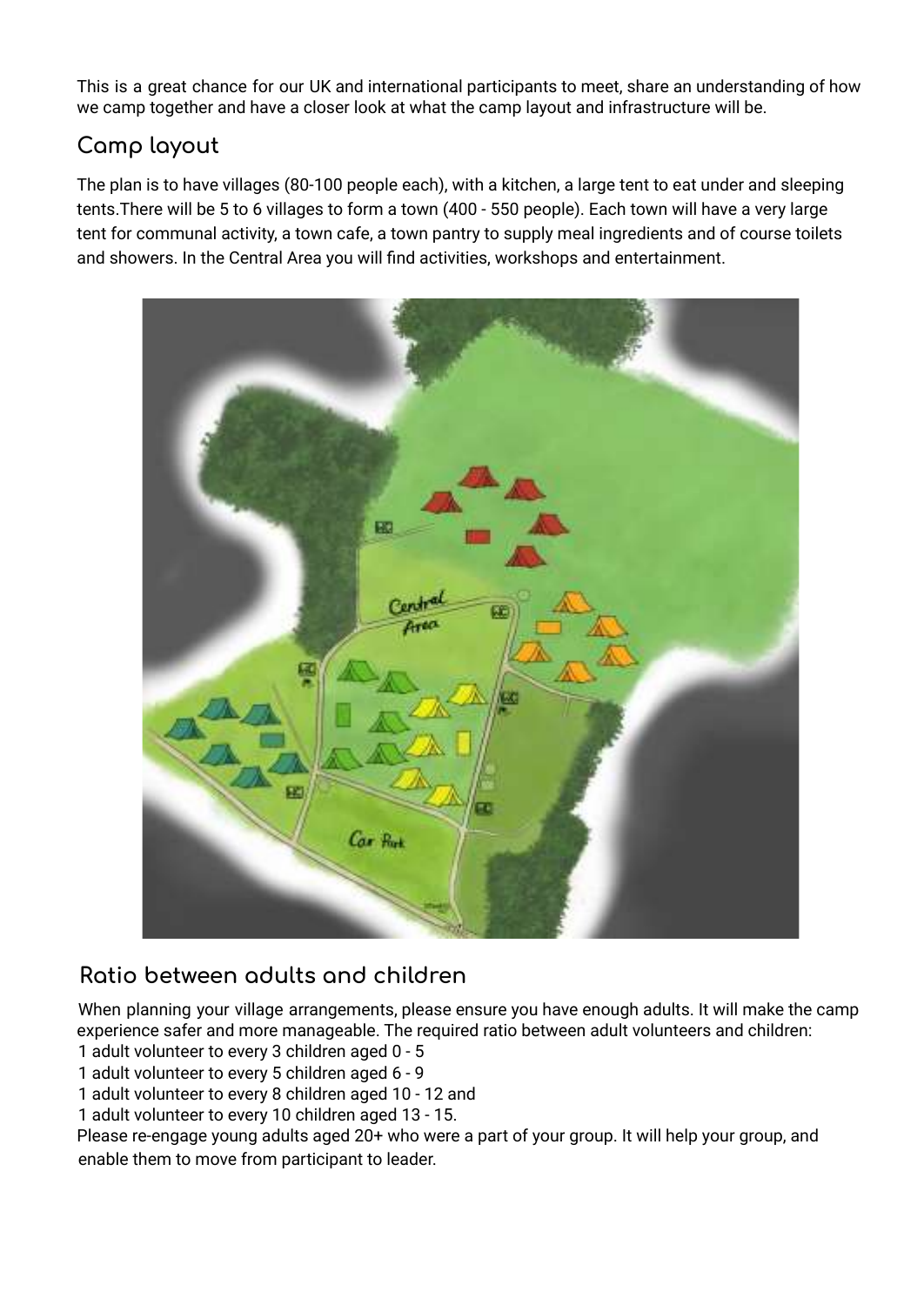

# **CATCH UP**

- $\rightarrow$  Hosting any volunteer meetings grab a pot of tea or a cafetière of coffee
- → a larger group can book out the sofa area

#### **NETWORK**

This is only the beginning, if you have any other ideas don't hold them back

- $\rightarrow$  Meet new volunteers
- $\rightarrow$  Communicate with friends who have different shifts to you
- → Lonely hearts advertisements for not burning out
- $\rightarrow$  Bonding activities, such as ice breakers

#### **RECHARGE**

- $\rightarrow$  Grab a coffee
- $\rightarrow$  Grab a snack/leftovers
- → Visit the appreciation board to anonymously shout out someone or read how you have been appreciated
- $\rightarrow$  Refer to the mental health info section giving some tips on good mental health and how to achieve it on camp

#### **UNWIND**

- $\rightarrow$  Relax on sofas
- $\rightarrow$  Listen to calming music
- $\rightarrow$  Speed vent to other volunteers

A creative environment where people can change the plan and adapt whenever and wherever it is needed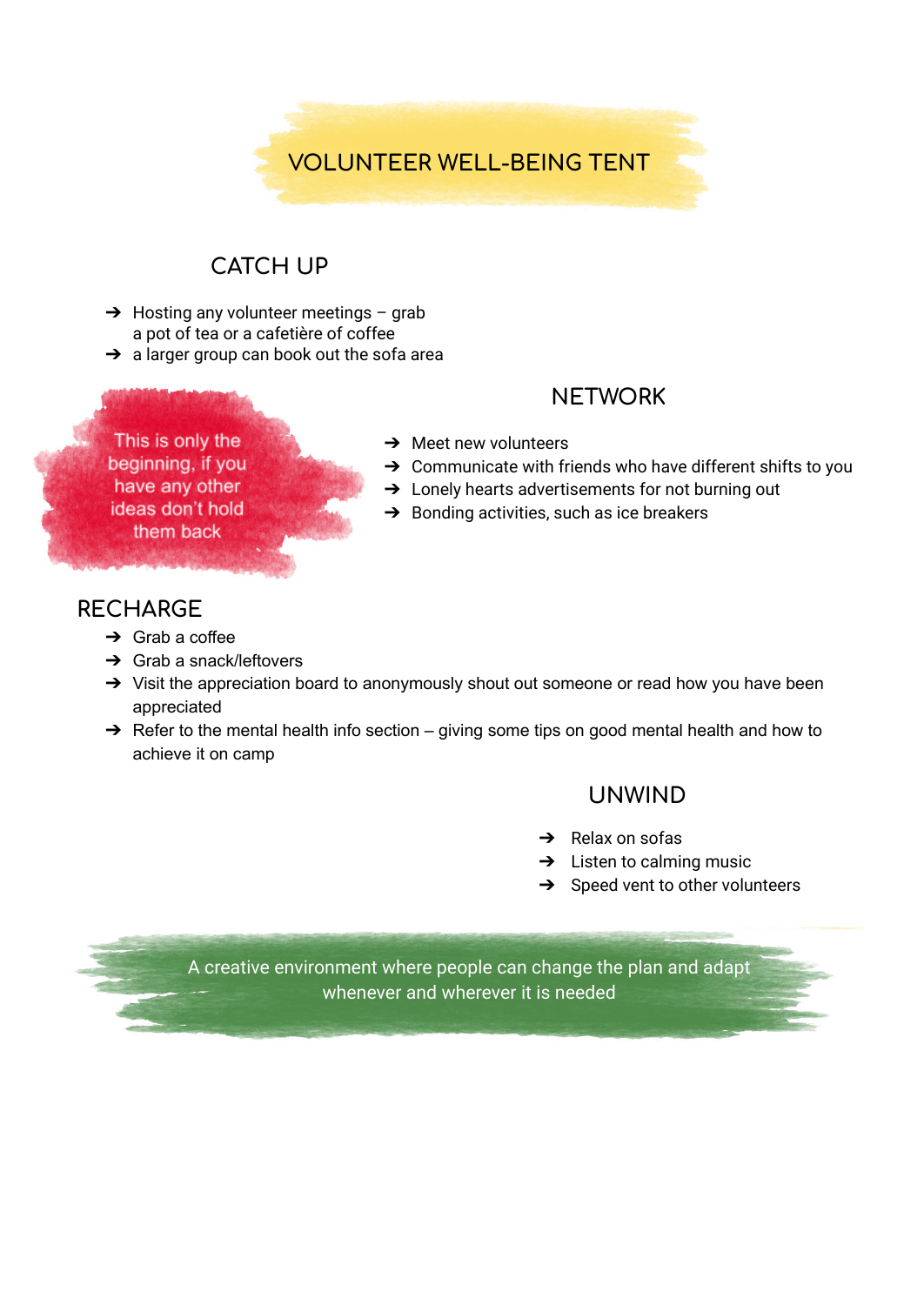# **Equipment**

If you do some fundraising now and buy or upgrade your own equipment, it will leave a lasting legacy for your group for many years. Many funders are positive about big projects like Common Ground, and a grant can make the camp affordable for even more young members. We also need to offer extra equipment for those groups who need to fly to the UK and cannot bring equipment.

# **The food**

Three meals a day are included in the camp fee and you can buy cakes and treats in the camp cafes. The cooking is done by all campers in their turn, using clear recipes and the help of more experienced cooks (called KPs) Please put the group **dietary needs and allergies on the booking form by 2nd May 2022**. We all need to keep an open mind about food on camp but we understand this can be a huge challenge for some. Please read about selective eaters and modular meals on camp [here](https://www.commonground.camp/food/).

Since 2018, the central KP team have been working on the camp menu with a stakeholder group, which includes experienced KPs, international participants, very young members and people with expertise in sustainability. There was also a survey questionnaire which allowed participants to input more widely about meal preferences and favourite camp meals. This is what we've come up with, we hope you like it!

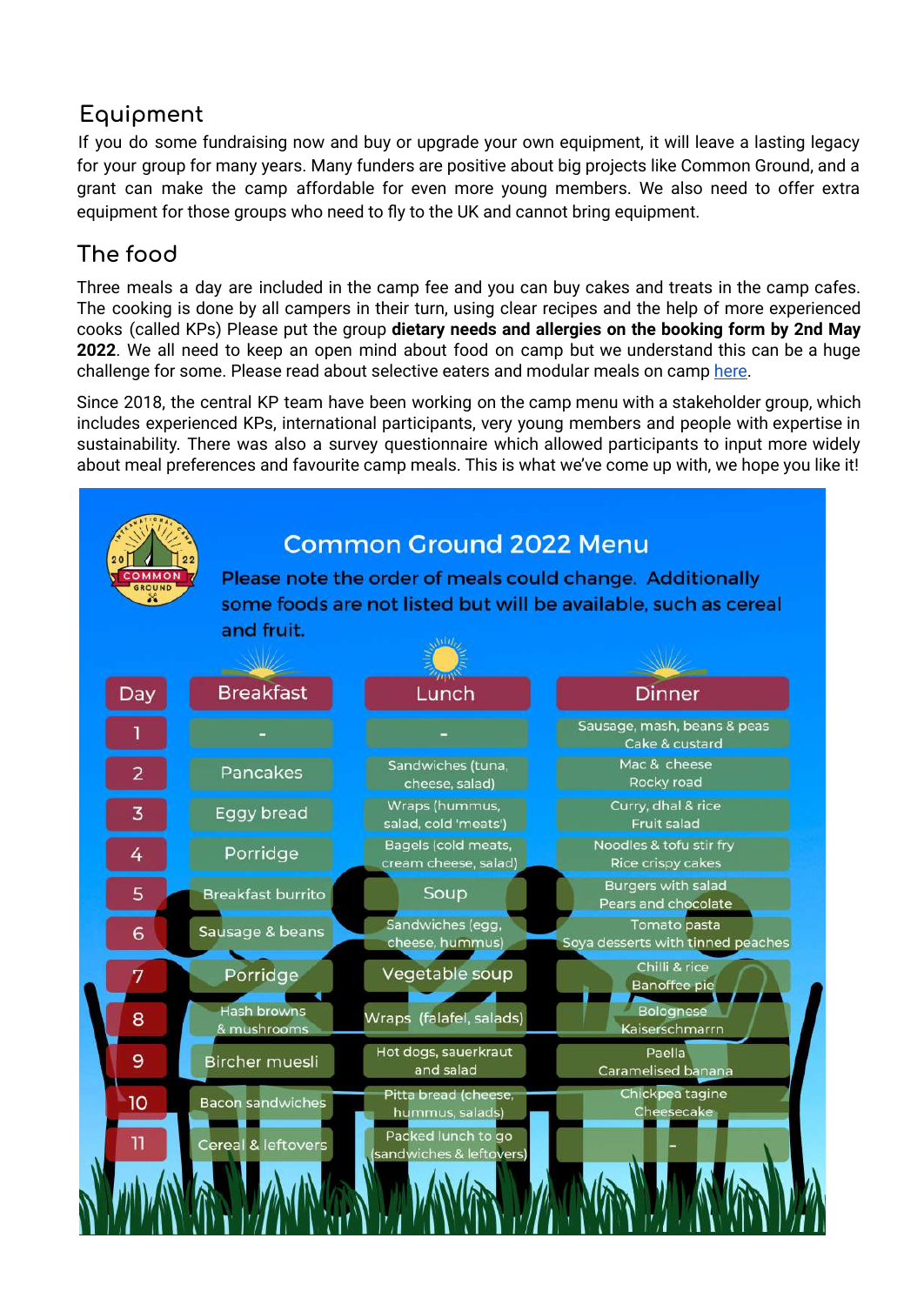#### **Accessibility**

We want the camp to be open and welcoming to everyone. You may have a member in your group who has a physical disability, sensory sensitivity or learning differences. Do speak to the Common Ground team via info@commonground.camp at the earliest opportunity about any additional needs. There is a range of support measures we can develop to keep these participants safe, included and comfortable. We also want to encourage participation from young people who are transitioning. Gender-neutral toilets and other adjustments are available, please contact us to discuss.

# **Camp Day by Day**



# **The camp programme**

The central programme is delivered through Centres. Every Centre will run sessions on different topics such as children's rights, sustainability and activism. The programme has something for every age group, including the under 10's. Centres will operate every other day. On the other days, the towns and villages will come together for sports, games and self-organised activities.

As we want to encourage a good balance between educational activities, partying and rest for all participants, central programme is organised every other evening. Most nights, amplified music will be finished by 11.30pm. After this time, there can be low-key gatherings and acoustic music if noise levels do not disrupt others' sleep.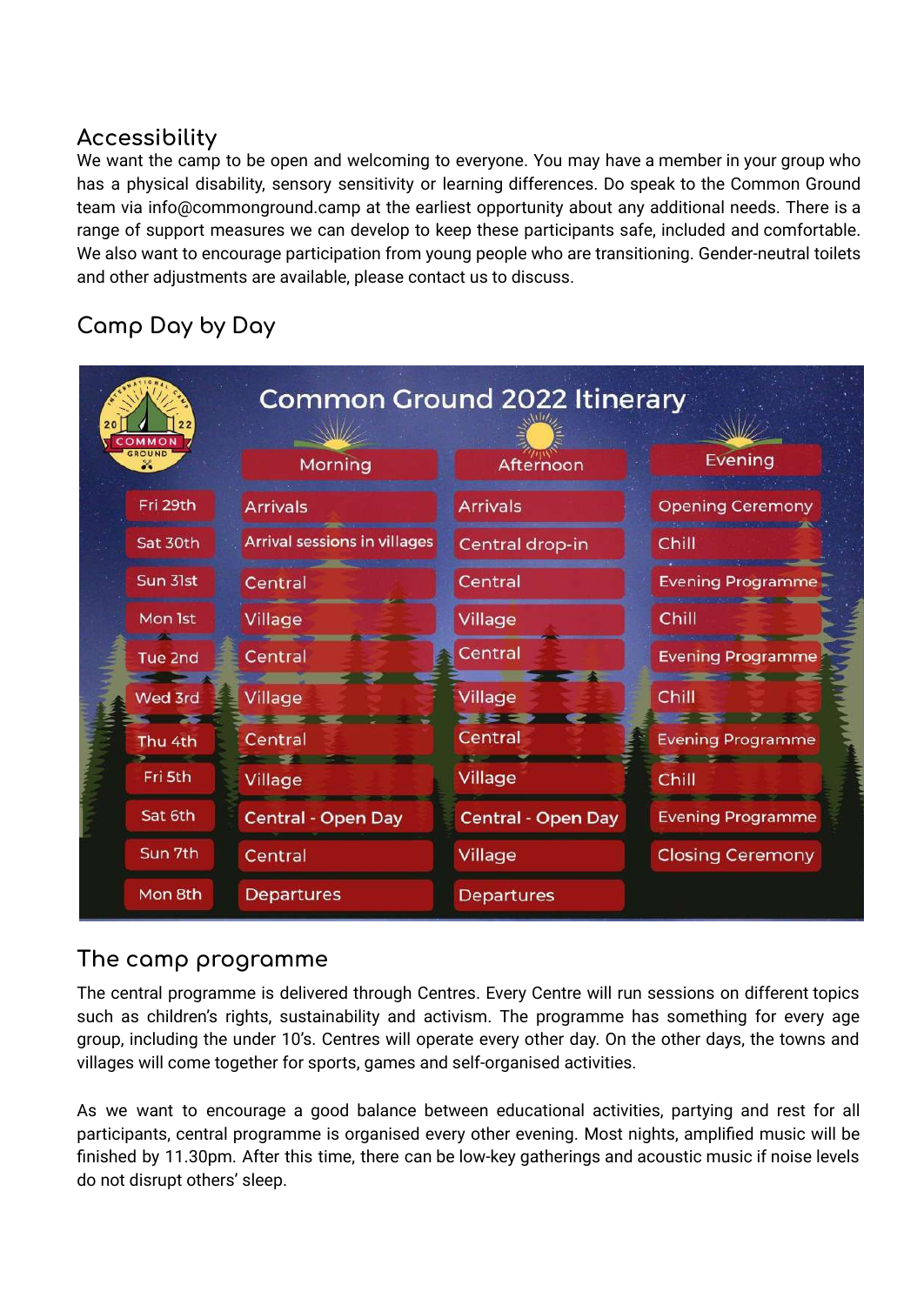# **Programme Centres**

**Under 10's:** Learn the same topics as the older children do at programme centres… with just a bit more fun!

**Environment & Migration:** learn and reflect on issues of environment and migration and the role of borders during this time of climate breakdown

**Media**: exploring media through games and workshops, making videos, radio programmes and creating walls of art stories and news about camp and the world. Everyone at camp will watch 'the news' participants create in their towns after dinner each evening

**Conflict & Peace**: exploring the concepts of conflict and peace and looking at how they can have different meanings depending on individuals and communities' political, social, economic and geographical realities

**Anti-Racism & Anti-Fascism:** anti-racist and anti-fascist education, activities and events. Learn about the history of anti-racism and anti-fascism across the world

**Feminism:** activities for all ages and languages about patriarchy, discrimination, identity, and great women throughout history

**Cooperation:** explore what it means to participate democratically in co-operative organisations, to act in solidarity with each other and other co-ops, to live and work cooperatively and to co-operate internationally

**Hands On:** workshops include metalwork, bushcraft, science, making and wild cooking, a chance to connect with the world around you and learn how to work with the natural environment

**Arts:** jam sessions, poetry events, theatre of the oppressed, collage making

**Heritage:** IFM-SEI Centenary group will share info about the history of IFM, and the Woodcraft Folk "Heading to 100" group will deliver activities on Woodcraft's heritage

**Rainbow:** bringing the spirit of Queer Easter, a socialist youth seminar which explores queer topics. Here we will speak about socialist change, create a cool space where people can hang out, learn about each other, and develop their rainbow socialism

**International Sharing:** a place to for young people participating in international projects to share experiences and training

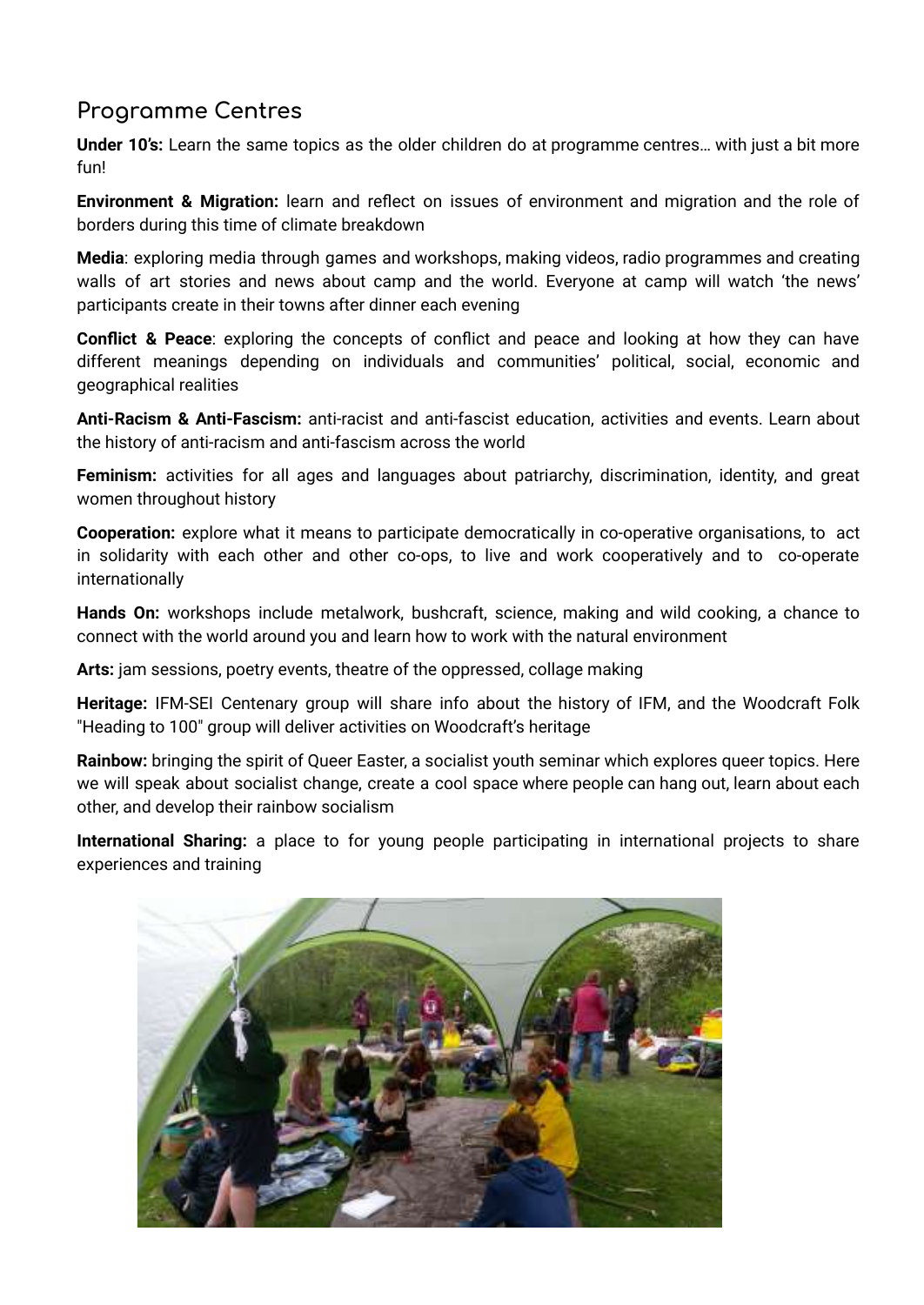# **International projects at CG**

**Erasmus +:** 28 international volunteers will come to the UK for 18 days, to help with Common Ground programme, working week and take-down.

**Erasmus +:** The Common Ground board and staff will be supported by a full-time international volunteer

**Erasmus +:** Woodcraft Folk's international volunteer, supports Common Ground comms activity in 2022.

**Journey of Youth Leadership:** A two-year project, aiming to strengthen youth leadership and improve transparency and internal democracy in IFM-SEI organisations involving 41 persons from IFM-SEI organisations all over the world

**Kids Got Rights:** A two-year project aimed at empowering children 8- 13 year olds through self-organisation and claiming their own rights in IFM-SEI organisations

**E-mpACT:youth for inclusive e-ducation:** A three-year project, to address the youth needs during and post Covid-19 pandemic, addressing digitalisation, non formal education, and International solidarity in IFM-SEI organisations.

**PeaceCommunicators**: A one year project aims to support young people in building sustainable, just and supportive societies by providing them with space to develop skills, attitudes, values and knowledge needed for nonviolent conflict resolution and pursuit of peace by European Youth Foundation of CoE.

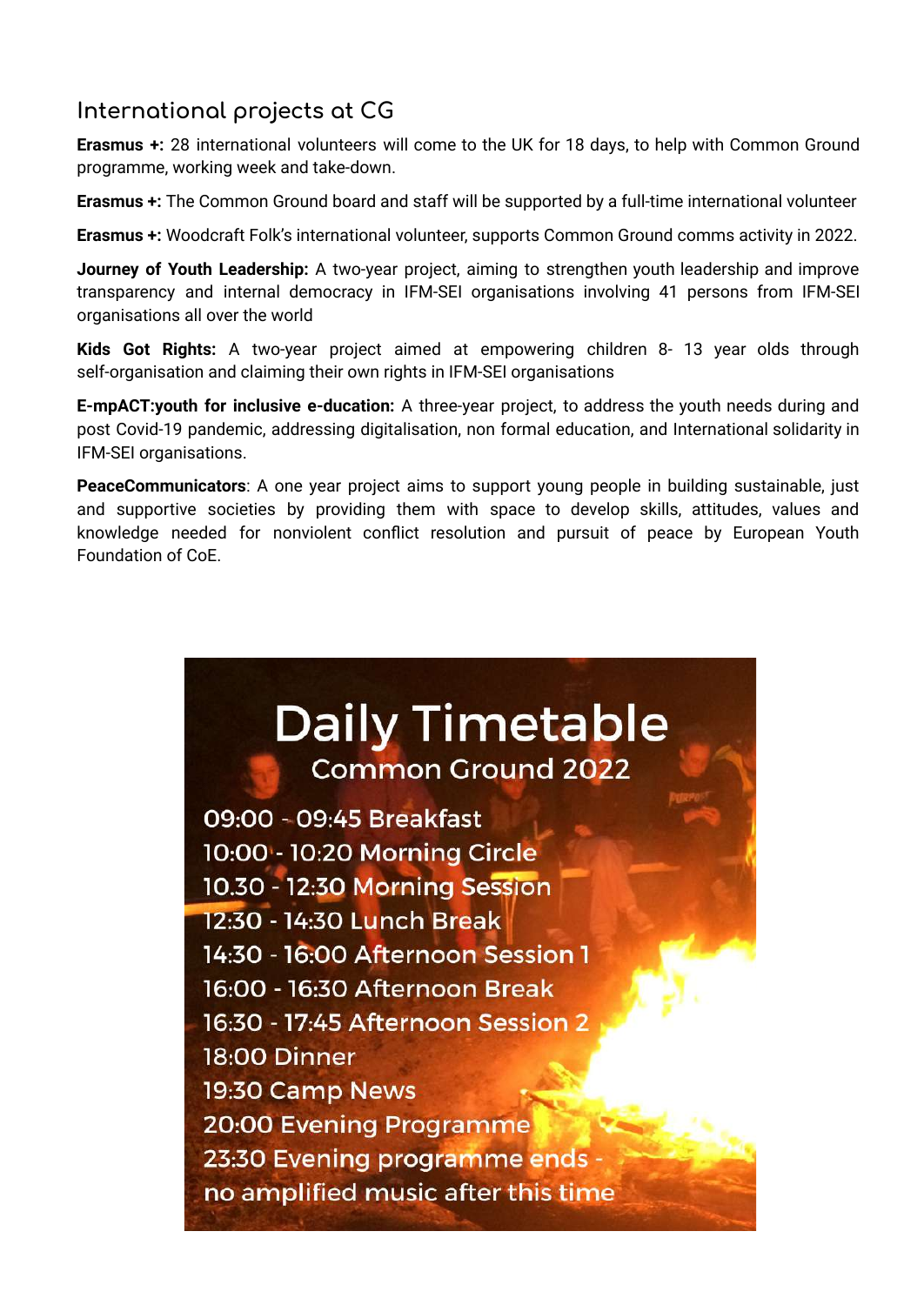# **LANGUAGES ON CAMP**

- At Common Ground everybody is important no matter what language they speak.
- Around 2,000 people from 20 different countries will attend CG but... NOT all people have the same level of English.



**Signs and** symbols

International teams in all programme centres

**Stay tuned for more!** Contact sandra@woodcraft.org.uk with your ideas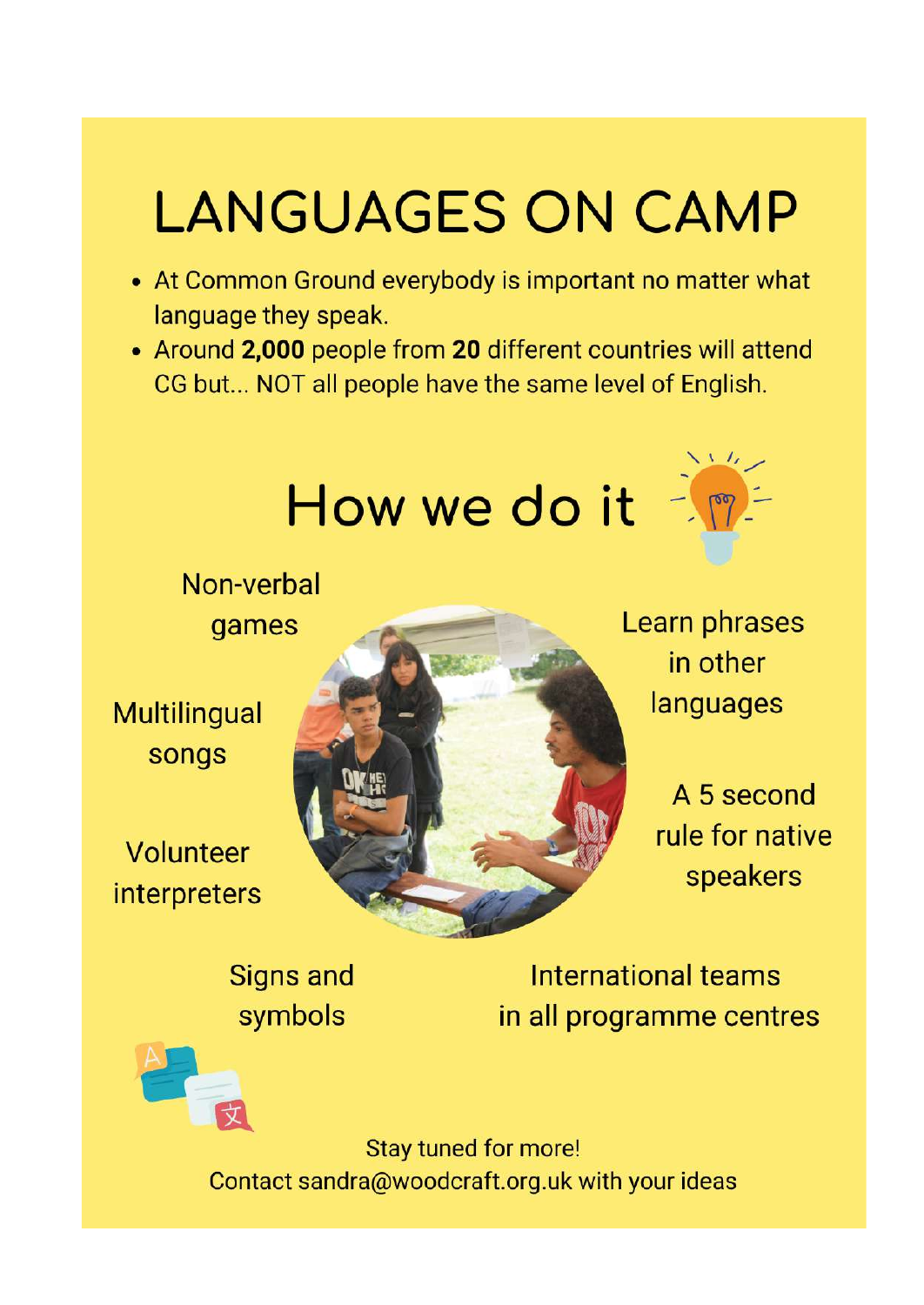# **Payments**

This is a summary of our payment policy. Please read the full document at www.commonground.camp.

- £215 per person or £130 if attending for 5 days (29th July 3rd August or 3rd 8th August)
- Participants aged 0 4 do not pay a camp fee.
- Included: 10 days of camping, food and day/evening programme.
- Travel costs are not included.
- £5 discount per person if booked and 50% deposit paid by 1st December 2021.
- Remaining balance due by 2nd May 2022.
- $\bullet$  Full-time carers for young people with specific additional needs may be able to attend for free  $$ email info@commonground.camp so that we can offer support.
- Book online at: https://www.commonground.camp/book/ and follow the payment instructions on your confirmation email. **You must use your unique reference number with each payment.**

● We encourage any group with limited funds to get in touch with the Common Ground team, for fundraising ideas, information on Gift Aid and different payment plans.

#### **How to get there**

FROM THE A14 (FOR THE M1 AND M6): Take the exit at Junction 2, and head north towards Market Harborough. Kelmarsh is 500m north from the A14, taking the left turn from the crossroads. Follow bespoke signage for Common Ground, as the event site has a separate entrance to the hall and gardens.

FROM THE A508: The entrance is located on the main A508 road, 5 miles south of Market Harborough and 11 miles north of Northampton.

BY PUBLIC TRANSPORT: The nearest train stations to Kelmarsh are Northampton (trains to London Euston and Birmingham New Street), Market Harborough (trains to London St Pancras and Nottingham) and Kettering (trains to London St Pancras and Nottingham).

There is a regular bus service (Stagecoach X7) which runs from Leicester to Milton Keynes, via Market Harborough and Northampton, which stops outside the entrance. Timetable here.

**Shuttle buses are being planned for the arrival and departure days, to/from Kettering station.** We now recommend arriving via Kettering, following advice from the railway company. If you already booked tickets to/from Market Harborough, get in touch and we can discuss how to resolve this. We are also making arrangements to offer coaches from Birmingham International airport, for arrivals from outside the UK.

#### **How to get more involved**

Come and join our great team! Try a new role you have not done before, or offer your skills and experience in anything from healthcare to stewarding, from engineering to counseling. Have a look at current roles here.

#### **Resources**

If you have a specific question and the answer isn't in here, the likelihood is it's in our **FAQs**.